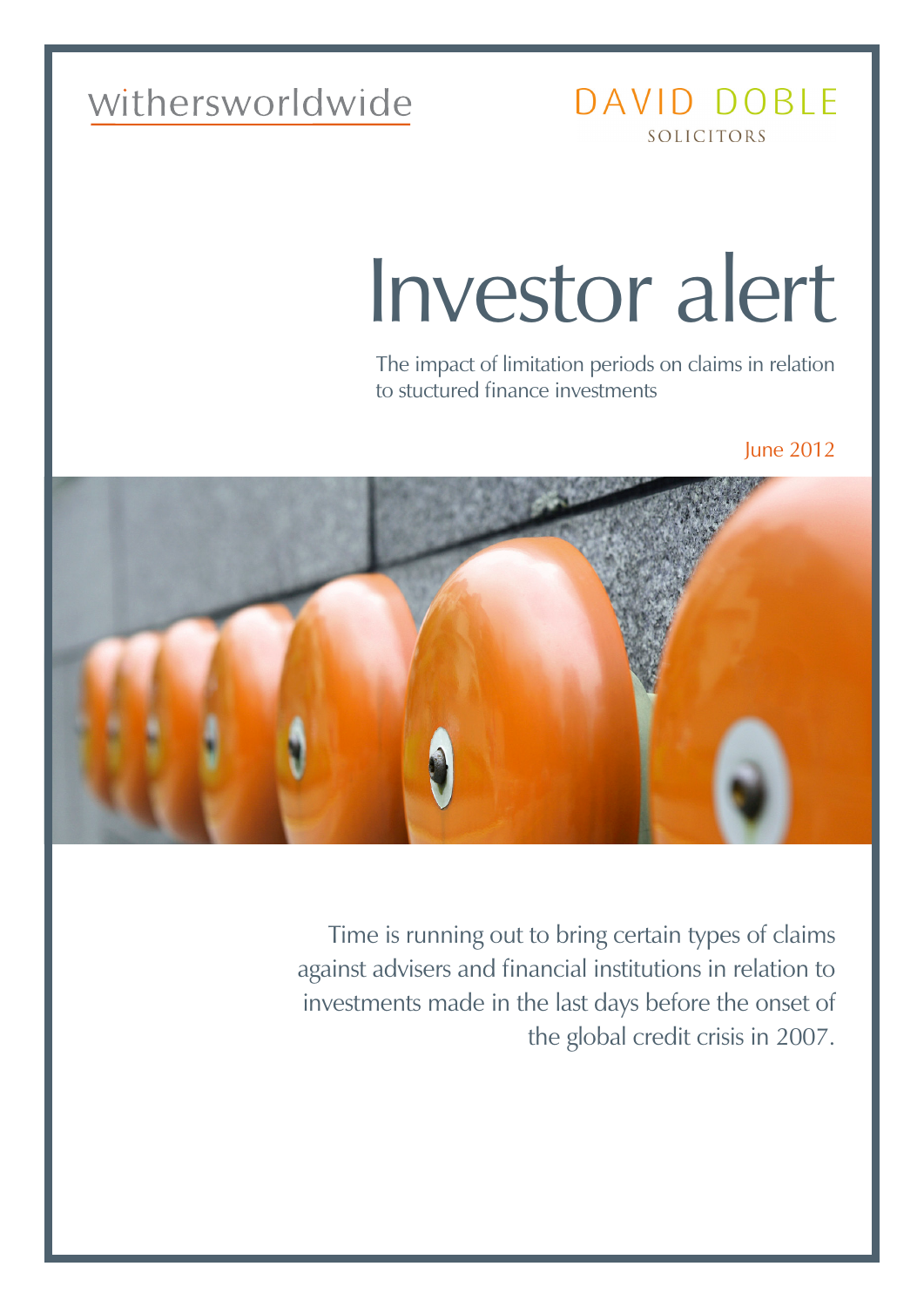# Limitation periods

Even if the investor has not yet suffered a crystallised financial loss (but merely a market value loss – a discussion of which will be the subject of the next newsletter in this series), the time limit for bringing a claim in respect of that loss will not only have started to run, but may in fact be about to expire.

Most systems of law impose a time limit in which to bring a civil claim to protect potential defendants against old, stale claims. Under English law the majority of claims that an investor may have in respect of financial products are likely to have a time limit, a limitation period, of 6 years. If a claim is commenced in the English court after the applicable time limit has expired, a defendant is likely to have a complete defence, regardless of the merits of the claim.

#### **Heads of claim**

Claims in respect of underperforming financial products will generally fall into one of four categories: mis-selling, mismanagement, disputes over the interpretation of documents, and pricing/valuation disputes. In legal terms, these will be classified as claims in contract or in tort, or in the case of misrepresentation, a claim under statute (the Misrepresentation Act 1967). In England and Wales, the Limitation Act 1980 provides that each of these types of claim has the same limitation period of 6 years, unless the contract was entered into by deed, in which case the limit is 12 years.

#### **When does the limitation period start to run?**

The key issue is to identify when the limitation period starts. In each of the relevant types of claim the general rule is that time runs from the date when all the elements of the claim have arisen – in technical terms, when the cause of action accrues. In contract claims the cause of action accrues when a breach of contract takes place. A claim for breach of contract does not require loss or damage to have occurred. In contrast, in the case of a tortious claim such as breach of duty to advise, or negligent misstatement, the claim is only complete when loss occurs as result of the breach. Time starts to run from the time the loss is suffered. For a claim under the Misrepresentation Act 1967, time runs from the date the claimant enters into a contract in reliance on the misrepresentation.

For tortious claims for breach of duty or negligence, there are also two complicating factors. The first is commonly referred to as 'latent damage'. If the claimant is unaware of all the material facts required to complete the claim, time does not start to run. In such a case, the limitation period will be the later of (a) 6 years from when the cause of action accrued (i.e. the date damage is caused) or (b) 3 years from the date when the claimant knows or ought to have known: (i) the material facts about the loss suffered; (ii) the identity of the defendant; and (iii) that the loss was attributable in whole or in part to the act or omission that is alleged to constitute negligence. There is a 15 year long-stop from the date of the defendant's negligent act or omission.

### A claim for loss for breach of contract does not require loss or damage to have occurred

However, there are risks in relying on this latent damage provision as it is not necessary for the claimant to have precise details of the alleged negligence or to identify conclusively the acts or omissions that caused the loss in order for the 3 year time period to start to run. The claimant need only to have sufficient information to make it reasonable to commence investigations into the potential claim against the defendant. Recent cases have shown that waiting for all details to be discovered can be fatal to the claim. The other complication for negligence claims is in identifying the date at which loss has been suffered.

In cases where a claimant has acted upon negligent advice and entered into a flawed transaction, it is likely that time will start to run from the date of the transaction. It is irrelevant that the claimant does not suffer an actual loss at that time. The actual financial loss may come later but the English court will view the damage as being suffered at the time the claimant is committed to the transaction that leads to the financial loss. Only if the ultimate loss is entirely contingent on some external factor will time be delayed. Several cases in the English courts have denied claimants' arguments that their loss was contingent, holding that the only contingent element was the quantum of the loss, the reason for the loss being the entry into the flawed transaction.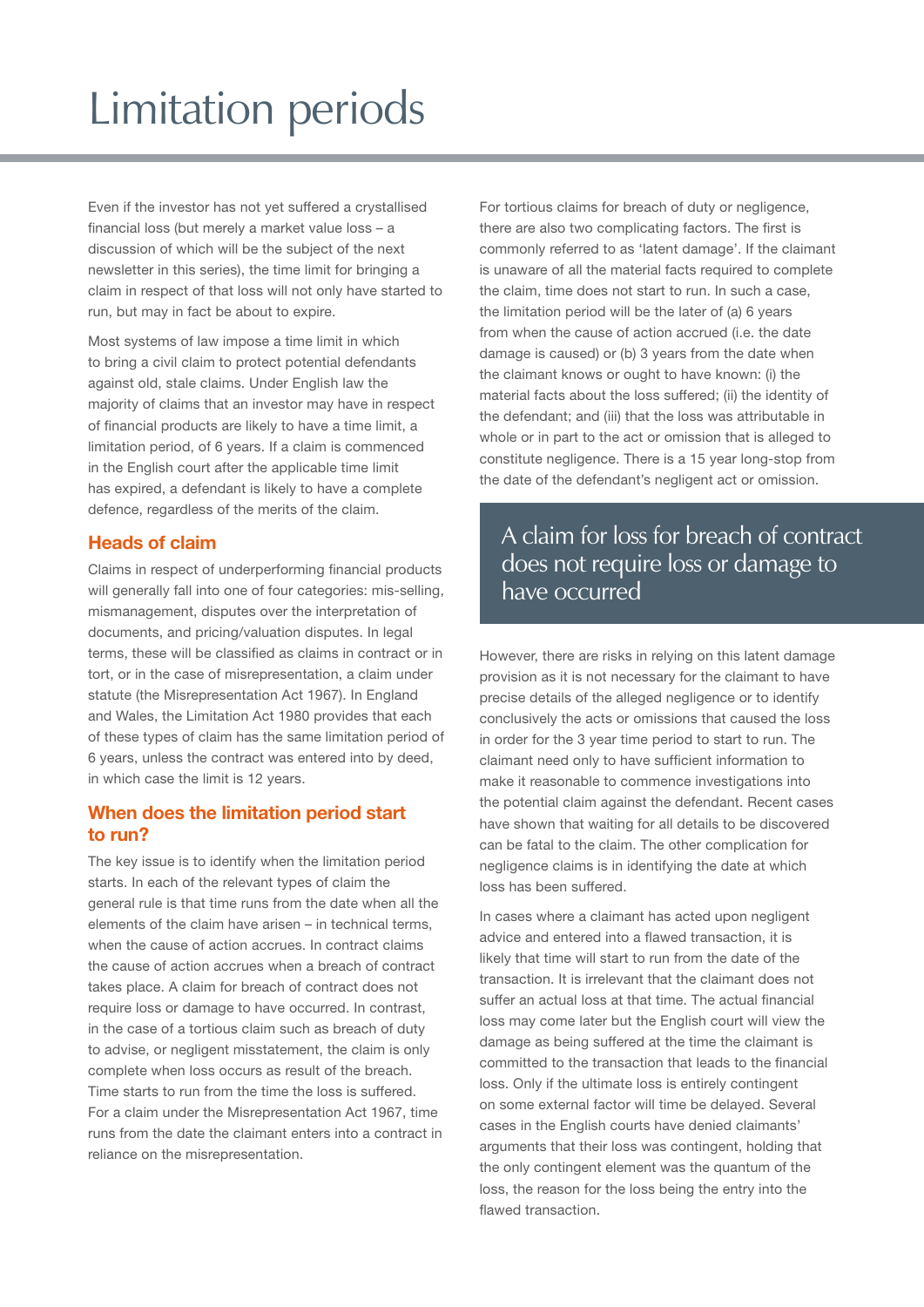# Limitation periods



If there is any element of fraud alleged then time can also be delayed if the claimant can show that the defendant deliberately concealed any fact relevant to the claimant's right of action.

#### **The impact of the domestic laws of the claimant**

One further consideration for a contract claim in particular is whether English law is in fact the appropriate source of the limitation period. If the contract is governed by foreign law, then the English court will apply the limitation period provided for by the governing law, unless to do so would create undue hardship or be contrary to public policy. If the contract has no express governing law clause, this introduces further uncertainty as the appropriate governing law will need to be identified before calculating the appropriate time limit for bringing a claim.

The initial statement therefore that investors may have 6 years in which to bring a claim, disguises considerable uncertainty in any particular transaction. It is best therefore to assume the worst case scenario is likely to apply and act quickly to protect the right to pursue a legitimate claim before time runs out.

#### **Standstill or 'tolling' agreements**

Investor claimants and investment bank respondents may agree in some cases to suspend or "freeze" the continuation of a relevant limitation period that is

imposed either by statute or by the relevant contractual documentation. This may occur in cases where either (1) the investor is investigating whether a potential claim exists in relation to a particular investment, but needs more time to complete those investigations; or (2) the parties are already in the process of negotiating a settlement of a dispute between them. In either case the claimant and respondent might agree that the continuation of the limitation period be frozen in order to avoid the need for the investor to commence formal legal proceedings (and the publicity that would necessarily follow). From a strategic viewpoint a respondent investment bank may well wish to avoid the existence of such a dispute becoming public, in circumstances where it would expect to be able to settle the claim.

There may be other circumstances in which one could envisage such an agreement to suspend the continuation of the relevant limitation period. For example, the liquidator of a potential respondent investment bank may agree to this in order to give it time to assess the merits of the claim asserted against the bank in liquidation. Alternatively, an investment bank that was in the process of being acquired by a third party might also wish to agree to a freeze on the continuation of the limitation period in order to give the acquiring entity time to assess the merits of the claim.

Moreover, there may be situations in the context of an

Only if the ultimate loss is entirely contingent on some external factor will time be delayed